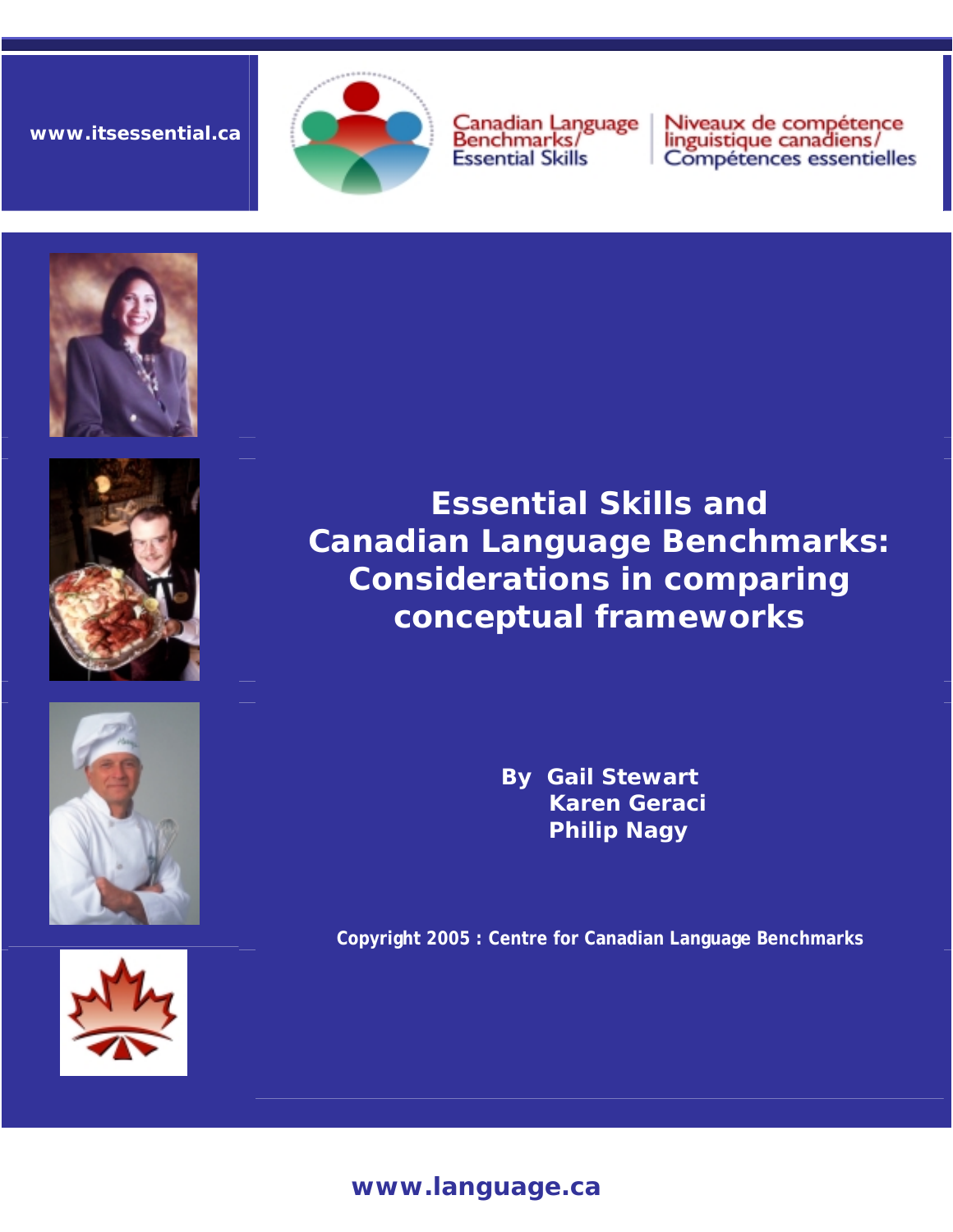## **Droit d'auteur © 2004: Centre des niveaux de competence canadiens**

Le droit d'auteur donne permission aux utilisateurs de ce document de faire des copies de certaines pages à des fins educatives. La reproduction, par des moyens soit mécaniques soit électoniques à toute autre fin est interdite, sauf avec l'autorisation écrite du:

#### **Centre des niveaux de compétence linquistique canadiens**

200, rue Elgin, pièce 803 Ottawa, Ontario Canada K2P 1L5 Tél : (613) 230 - 7729 Téléc: (613) 230-9305 Courriel: [info@language.ca](mailto:info@language.ca) Site web: www.language.ca

## **Copyright © 2004: Centre for Canadian Language Benchmarks**

The copyright holder gives permission for users of the document to make copies of selected pages for educational purposes. Reproduction, either mechanical or electronic, for other purpose is prohibited except with written permission from:

#### **Centre for Canadian Language Benchmarks**

200 Elgin Street, Suite 803 Ottawa, Ontario Canada K2P 1L5 Tel : (613) 230 - 7729 Fax: (613) 230-9305 E-mail: [info@language.ca](mailto:info@language.ca) Web site: www.language.ca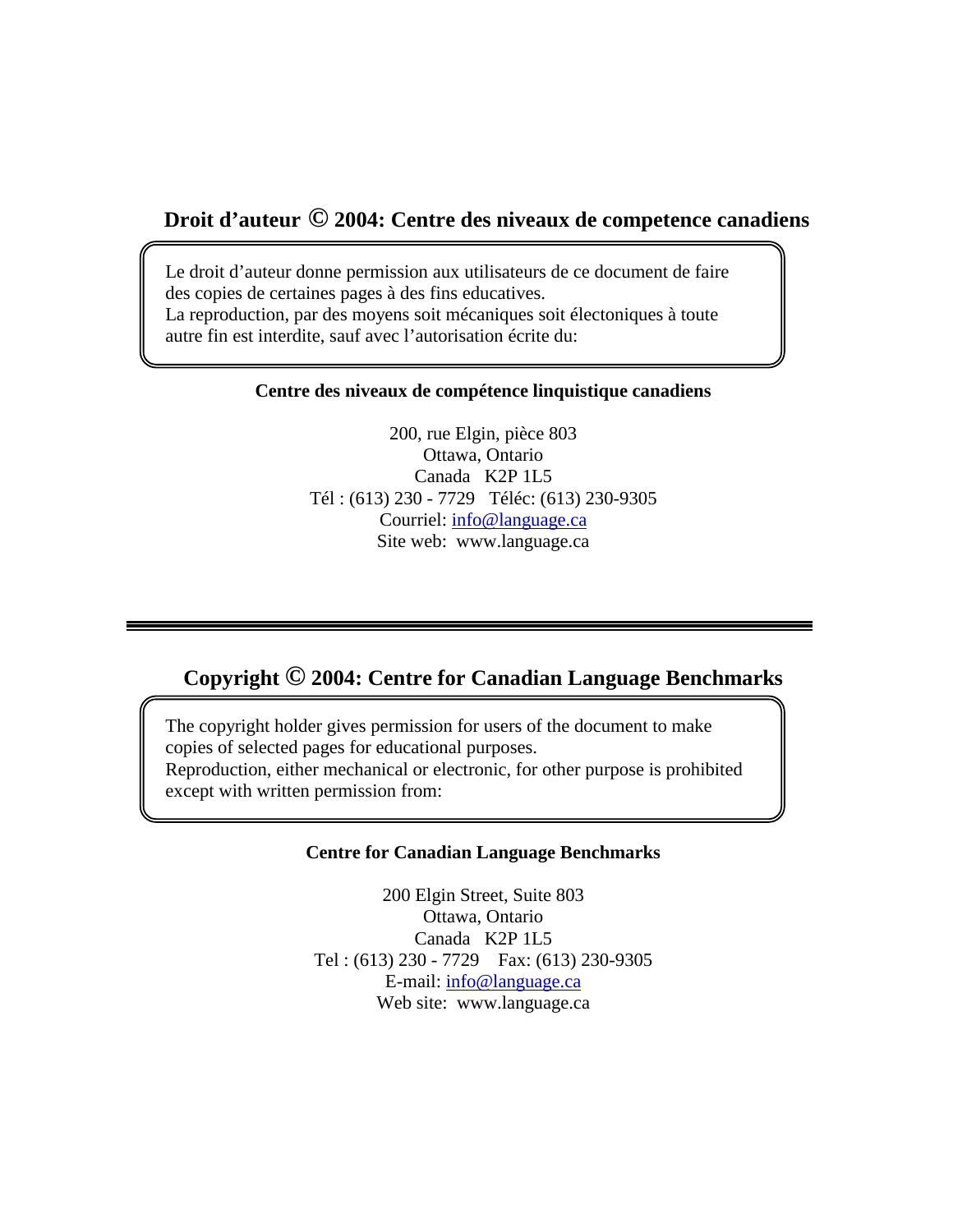# **Essential Skills and Canadian Language Benchmarks: Considerations in comparing conceptual frameworks**

## **1. Introduction**

This report provides a conceptual comparison of the Canadian Language Benchmarks (CLB) and the Essential Skills (ES). Its objective is to serve as background and introduction to an HRDC initiative which will focus on creating a comparative methodology for examining the ES in reference to the CLB.

The report begins with a general overview of the CLB and ES, describing the purpose and organization of each framework. This is followed by a more detailed comparison in which the various components of the two frameworks are examined. Finally, recommendations are made and guidelines are suggested to inform a methodology for designing and validating an approach to comparing the two frameworks.

## **2. Overview of the Canadian Language Benchmarks**

## **2.1. Purpose and Development**

The Canadian Language Benchmarks were created in response to a national call for standardization across English as a Second Language (ESL) programs throughout the country. The document was intended to describe levels of ability in ESL in a comprehensive and systematic manner that could be understood and interpreted consistently by language training providers nationwide. The descriptors within the document are intended to inform classroom placement, curriculum development and outcomes criteria.

The Canadian Language Benchmarks were developed and refined over a five-year period. The initiative began in 1995 with the creation of a draft document (Citizenship and Immigration Canada, 1995), which was field tested on a national basis. Revisions to this draft document were informed by results of the field testing, by the collaborative efforts of a national working group, and by research undertaken in the development of the first CLB-based assessment, the Canadian Language Benchmarks Assessment (CLBA) (Peirce & Stewart, 1997).

In 1996, the Canadian Language Benchmarks Working Document (Citizenship and Immigration Canada, 1996) was produced. This version of the benchmarks included more detailed descriptors of task requirements and performance criteria. For four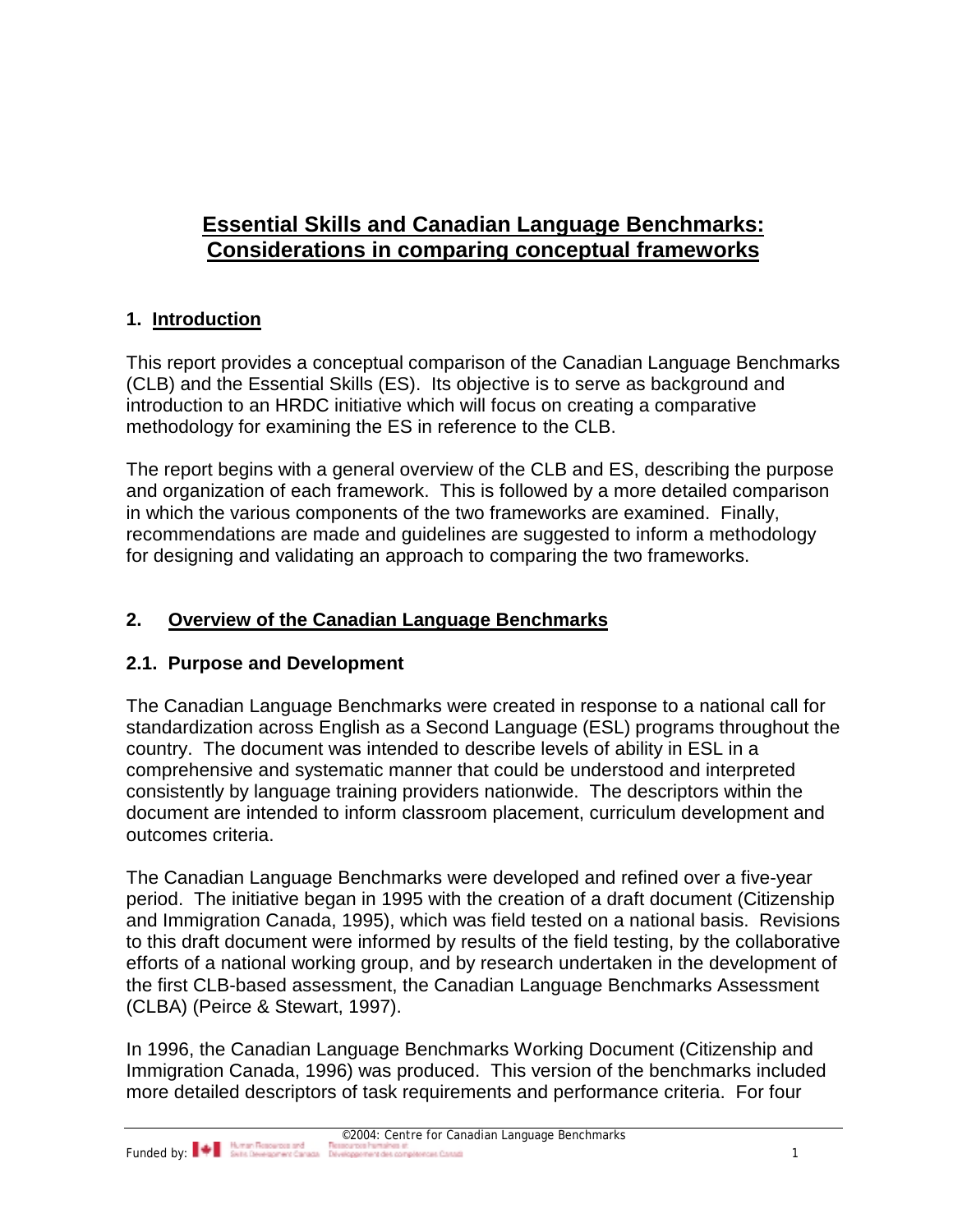years, this working document was used in the field, and subsequently, another revision was undertaken to produce the current version, the CLB 2000 (Centre for Canadian Language Benchmarks, 2000a). The comparative discussion in this report is based on an examination of the CLB 2000, and unless otherwise noted, all commentary on the CLB from this point forward is made in reference to that version of the document.

## **2.2. Format and Content**

The CLB 2000 addresses four language skills – reading, writing, listening, and speaking. Each skill is organized into three stages – basic, intermediate, and advanced – and each stage comprises four levels of ability, or benchmarks, for a total of 12 benchmarks in each skill.

The information provided for each benchmark is categorized under the following headings. "Global Performance Descriptors" give an overview of general characteristics of the target behaviour, "Performance Conditions" describe situations and limitations that apply, and "What the Person Can Do" affords a description of language functions compatible with the benchmark. These headings are rounded out by "Examples of Tasks and Items," a detailed description of the characteristic features of tasks that exemplify a benchmark, and by "Performance Indicators", a list of criteria that describe successful performance.

## **2.3. Construct Definition**

The construct of interest in the CLB 2000 is communicative language proficiency. The communicative paradigm has been evolving since the unidimensional view of the language construct, which was so prevalent in the 1960s, has given way to a theoretical model that acknowledges four skill areas and takes into account the functional and contextual aspects of communication. Canale and Swain (1980) first posited a four-dimensional model comprising linguistic, discourse, strategic, and socio-linguistic competencies, while Bachman and Palmer (Bachman, 1988) later devised a three-pronged approach which included language competence, strategic competence, and psycho-physiological mechanisms. These multidimensional models are considered superior to earlier models of general language proficiency because they reflect the best features of the communicative approach to teaching. They describe the ability to use language to accomplish communicative tasks, rather than simply a grammar-based knowledge of language (Swain, 1984).

The CLB 2000 is based on a model of language that takes into account the functional and contextual aspects of communication. The language construct is defined in a manner that most closely aligns with the Bachman and Palmer model, acknowledging that proficiency in a language involves aspects of competence and performance, both of which are influenced by skill and method factors relating to modality, situation, and context. The underlying principle is a belief that language is intended for communication and that the ability to communicate successfully is best described in terms of meaningful task performance under relevant situational conditions. The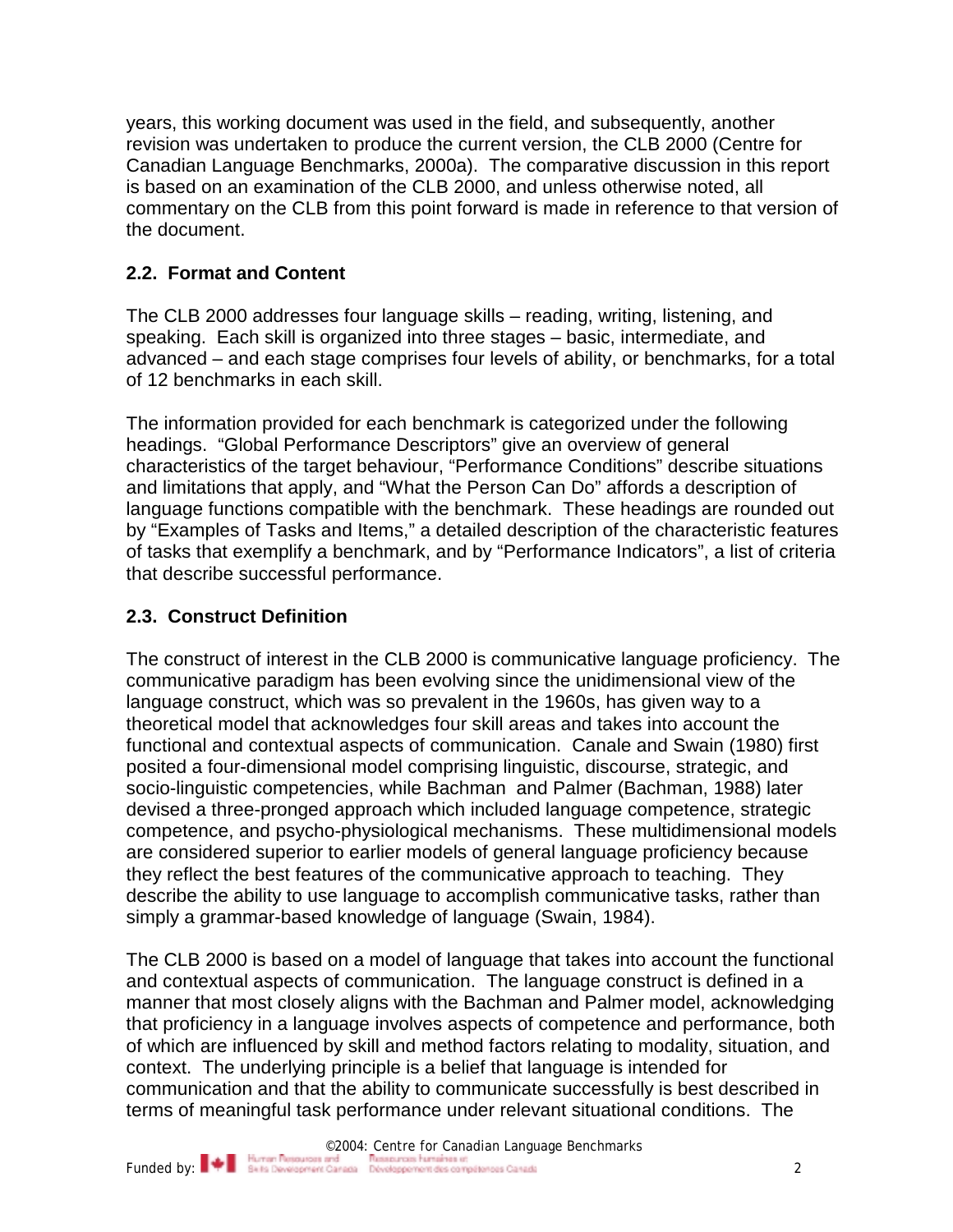target construct is defined as "communicative proficiency" or "a person's ability to accomplish communication tasks" (CCLB 2000a, VIII). The approach is said to be learner-centred, task-based, and competency-based, a competency being defined as "demonstrable application of knowledge and skills" (CCLB 2000a, VIII)

## **3. Overview of Essential Skills**

## **3.1. Purpose and Development**

The concept of Essential Skills grew out of a questioning of earlier notions of basic skills, which had most commonly been conceptualized under the broad headings of reading, writing, and numeracy. In the late 1980s, this common conception began to be challenged. The new perspective held that while reading, writing, and numeracy skills are certainly necessary to successful performance, they are not in and of themselves sufficient. Prior to 1993, a number of projects and studies were carried out in Canada, Australia, Great Britain, and the United States, all of them focussed on developing criteria to identify and describe the key abilities that facilitate successful performance in the workplace and in life. However, there were two main inadequacies in the work that had been completed to this point. The first was the fact that most of these initiatives centred around the effects of the skills, in other words on what the skills allow a person to achieve, rather than on the skills themselves. The second was the fact that levels were not taken into account in the skill descriptions (Jones, 1993 & 1994).

In 1994, Human Resources Development Canada (HRDC) undertook the Essential Skills Research Project (ESRP) with the goal of identifying and cataloguing the skills and abilities that are essential to success in all occupations. In order to describe and document these skills, the ESRP project team devised a set of scales (ES) adapted from the International Adult Literacy Survey (IALS) and the CLB, and drawing on research conducted in Australia (Key Competencies), the United States (Secretary's Commission on Achieving Necessary Skills), and Great Britain (Adult Literacy and Basic Skills). The ESRP involved over 3,000 interviews aimed at determining how to describe Essential Skills in relation to a range of jobs, professions, and trades.

This research has informed the main activity associated with the ES scales - the development of Essential Skills Profiles (ESP). An ESP is a summary that describes, for a particular occupation, the representative Essential Skills and how an employee would actually apply each of these skills in successfully carrying out the job. ESPs are developed through a systematic process that involves interviews with employees within a National Occupational Classification (NOC). A completed ESP describes a specified range of essential skills and also outlines the complexity of those skills.

ESPs are used for course and curriculum development in training programs, to inform career decisions and educational choices, and in research projects on employment.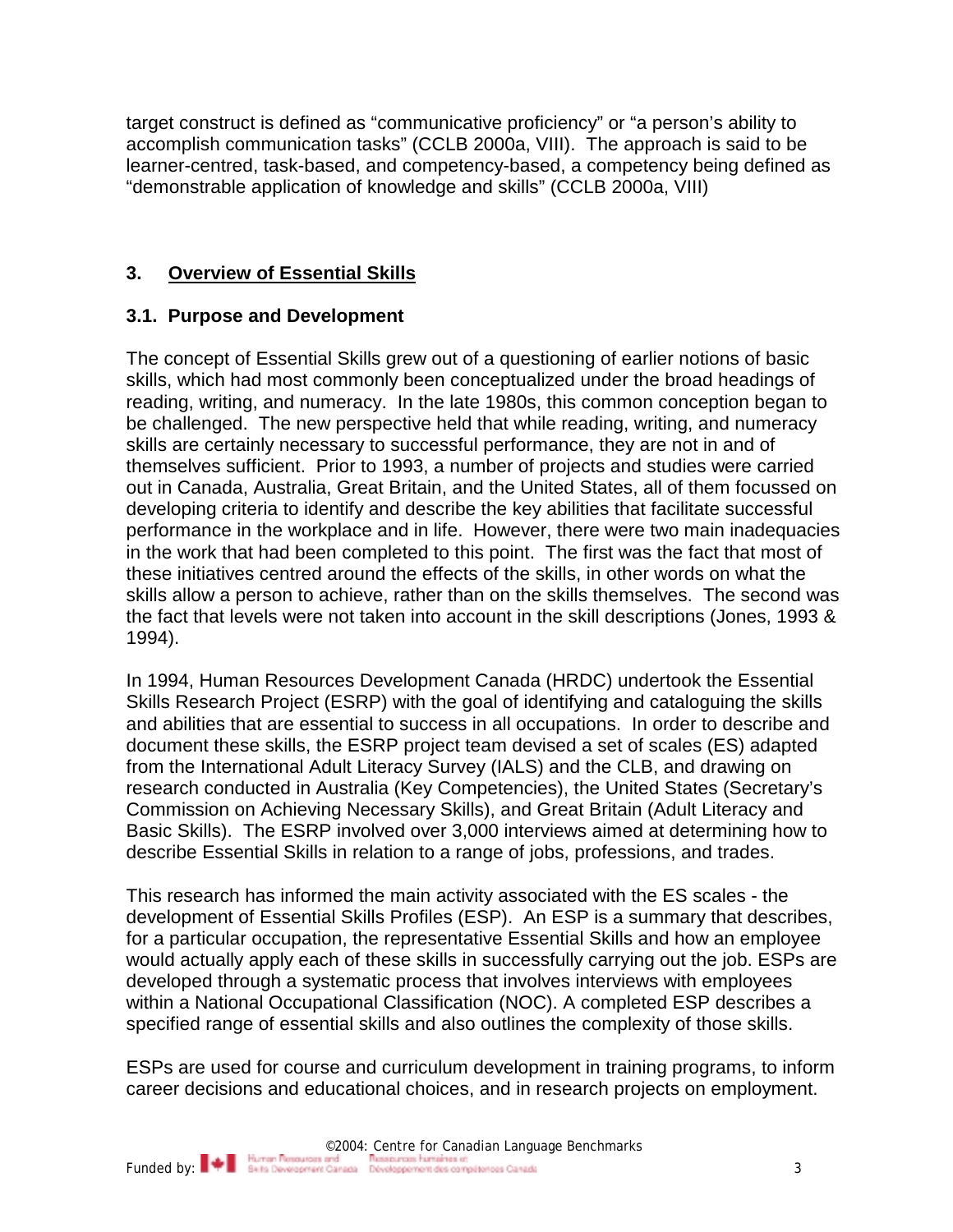Other potential uses suggested for the ESPs include task development, classroom activities, and workplace needs assessment (HRDC, 2003).

## **3.2. Format and Content**

In any discussion of Essential Skills, it is important to distinguish between the scales themselves (ES) and the compendium of occupational profiles (ESP) that is being compiled by HRDC. In reviewing literature for this paper, the authors have observed that many writers on the subject do not clearly make this distinction.

The Essential Skills include:

- Reading Text
- Document Use
- Writing
- Numeracy
- Oral Communication
- Thinking Skills
- Working with Others
- Computer Use
- Continuous learning

In the ES framework, a skill domain is expressed in terms of complexity levels. For most skills, there are five such levels. It is important to note that the essence of Essential Skills is captured within these complexity ratings. In other words, the ES is really a collection of complexity scales. It is the Essential Skills Profiles that provide example tasks from the workplace based on interview data. An ESP provides examples which depict the representative tasks associated with the Essential Skills that apply to a particular occupation. Each task is rated for complexity. Adult educators, workplace trainers, and others turn to ESPs to learn how workers apply their skills in their jobs, while the ES provides the framework for analyzing tasks by skill domain and level of complexity.

## **3.3. Construct Definition**

The skills that are addressed in the ES framework are defined as "enabling skills" (HRDC, 2003). This means that these skills facilitate an individual's ability to perform work functions and to carry out other life tasks. These are not the specialized, technical skills required for success on the job, but rather the more general skills that allow workers to learn, to adapt, and to apply their technical knowledge in their everyday lives and in the workplace. The term "enabling" embraces the notion that the Essential Skills are prerequisites to success. For example, many workers have to read and comprehend work orders before they are able to complete repairs or carry out other job responsibilities. In this example, it is the reading skill that enables the worker to apply the necessary job-related knowledge.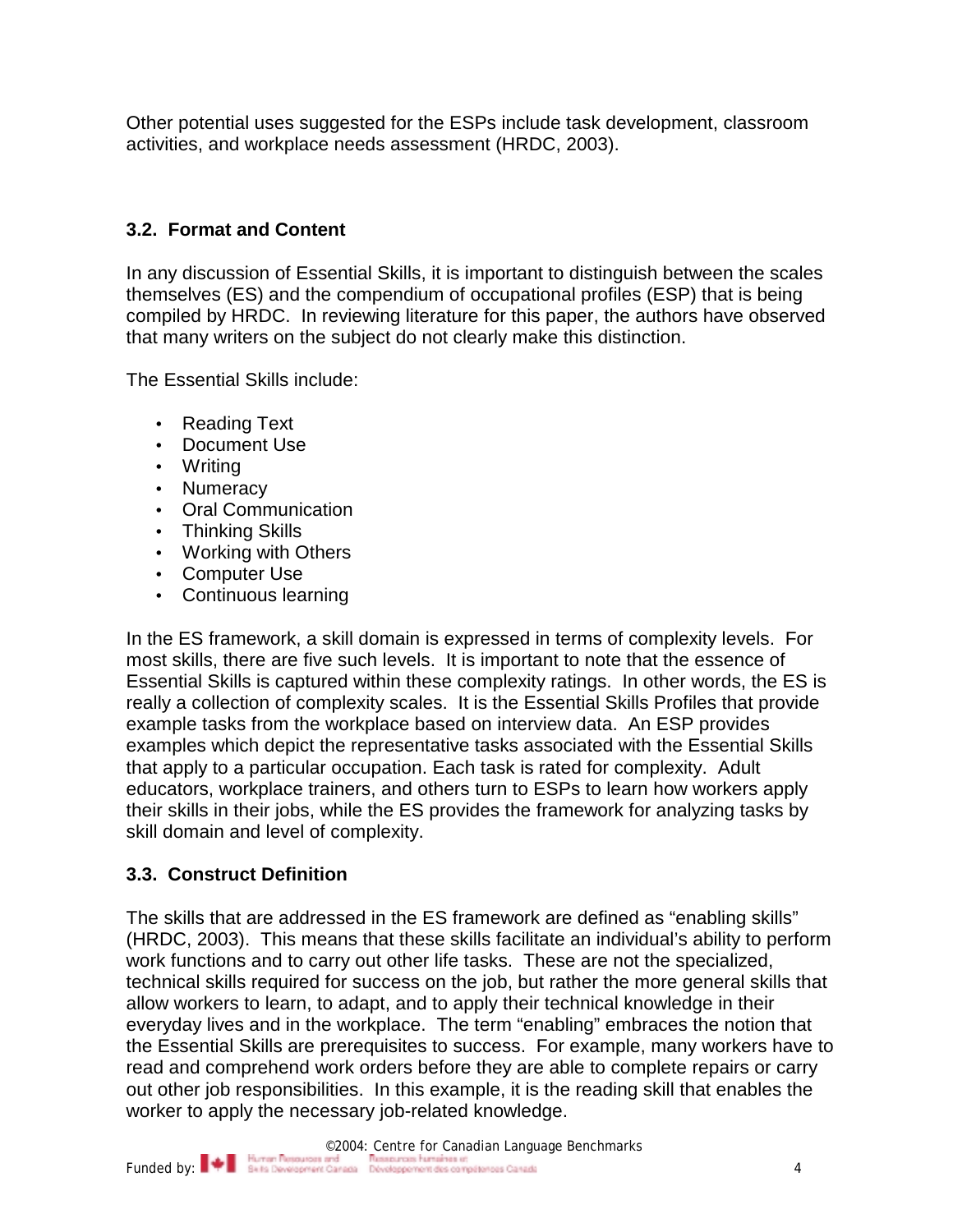The Readers' Guide to Essential Skill Profiles (HRDC, 2003) states that these nine skills

- help people perform tasks required by their occupation and daily life.
- provide people with a foundation to learn other skills.
- enhance people's ability to adapt to change.

It is therefore assumed that those who possess these essential skills at the required levels will be more readily employable than those who do not.

The ES approach to defining skills implies a multidimensional view of the construct. The emphasis is on demonstrating knowledge and ability by performing concrete tasks in order to succeed in real-life situations. Because the ES is very broadlybased, language is not the only construct of interest in this framework. In fact, of the nine skills that are identified as essential, only four relate directly to the language proficiency construct.

For the purposes of comparative study, only those components of Essential Skills that reflect the language proficiency construct are to be examined, as these are the only skills that can be reliably aligned with the CLB framework.

#### **4. Considerations in Comparing Constructs**

The construct definitions presented in the previous sections suggest that both frameworks indicate a practical and multidimensional approach to the application of skills. The ES describes a broad domain of essential life skills which include a language component, while the CLB is confined to language skills only. The following chart summarizes the components of CLB and ES that are to be the focus of a comparative study linking the two frameworks.

| <b>Canadian Language Benchmarks</b> | <b>Essential Skills</b>   |
|-------------------------------------|---------------------------|
| Reading                             | <b>Reading Text</b>       |
|                                     | Document Use              |
| Writing                             | Writing                   |
|                                     | Document Use              |
| Listening                           | <b>Oral Communication</b> |
| Speaking                            |                           |

Both the CLB and the ES take a communicative approach to the above language skills. Each scale is based on the performance of authentic, meaningful, contextualized tasks. In this sense, they are similar. However, there is a fundamental difference in the way that the two scales are intended to be applied. In the CLB, the focus is on the degree of proficiency demonstrated by the person who performs the communicative task, while the ES focus is on the complexity of the task itself. For example, in each of the four CLB skills shown above, competence would be expressed in terms of the ESL learner, as in the following statements: "He is at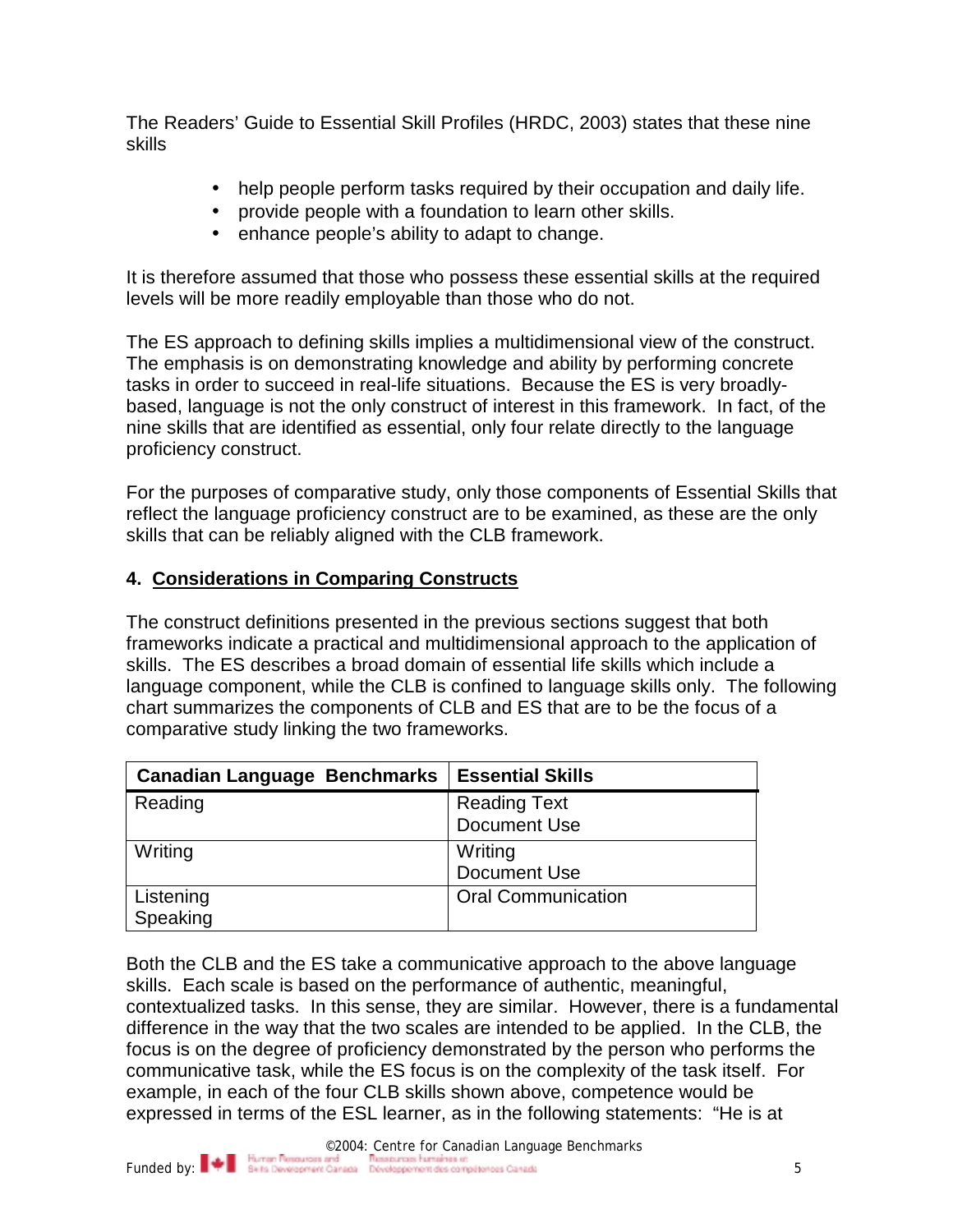benchmark 4 in speaking" and "She is at benchmark 7 in writing. In contrast, for each of the four ES skills shown above, complexity would be expressed in terms of the workplace task, as in the following statements: "That document has a reading complexity level of 4" or "That task has an oral communication complexity level of 2".

This distinction is a fundamental consideration in determining precisely what is to be the focus of the comparative study. With respect to the CLB, the comparison could be confined to the scales themselves, or it could be based on an analysis of tasks, materials, and assessments that relate to the CLB descriptors. With respect to the ES, the comparison could be limited to an examination of the complexity scales themselves, or it could be broadened to include the use of ESP tasks, ratings, and descriptions. Since the ultimate goal of the comparative study is presumably to create a framework for locating either learner performance or task difficulty within the context of both scales, consideration should be given to the methods that currently exist for placing learners and tasks. In the case of the CLB, placement of learners is not accomplished by direct use of the document, but by means of tasks and assessment procedures that have been developed for this purpose. In the case of ES, the scales are applied directly to workplace tasks by profilers who have undergone standardized training in the alignment of tasks to complexity levels.

### **5. Considerations in Comparing Scales**

For comparative purposes, the following fundamental observations apply to both sets of scales across all of the linguistic skill domains.

- o The CLB is a compendium of descriptions of ESL learner performance, classified according to skill and level. With a benchmarks approach, it is the individual's level of ability that is the most important organizing factor. The main question answered by the CLB is, "What does a person need to be able to do in order to place at this benchmark level?" The ES is compendium of descriptions of task complexity, classified by skill and level. With an Essential Skills approach, the task complexity becomes the organizing factor. The main question answered by ES is, "What qualities must a task possess in order to place at this complexity level?"
- o Both the CLB and the ES scales range from no reportable skill to the highest reportable level of proficiency or complexity. CLB describes this range across 12 levels, while the ES achieves it in 5 levels.
- o Neither framework is a test. Both the CLB and ES are examples of domain descriptions that can be used to build specifications for assessment development. Because the CLB was originally designed to inform classroom placement and instruction, its contents are more appropriately associated with low-stakes assessment. The ES, as a document intended for workplace use, is more likely to be associated with high-stakes decisions.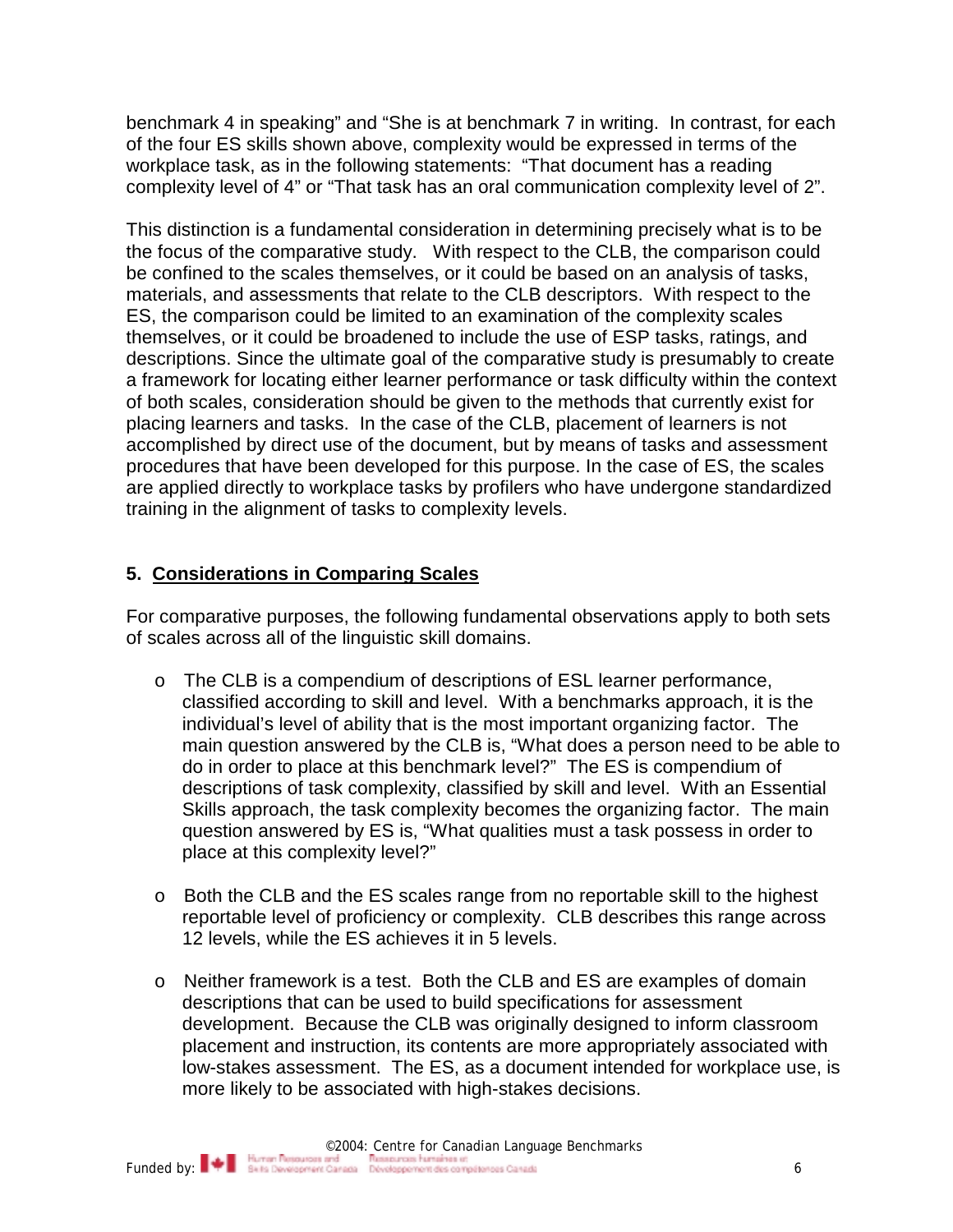o HRDC has defined quality standards to align task descriptions and complexity levels to the ES. For the CLB, curriculum task development standards are set by the institutions responsible for creating the curricula. CCLB has established a set of criteria for responsible test development to assist individuals in determining the quality of assessment instruments based on the CLB.

#### **6. Considerations in Comparing Tasks**

If the comparative study is to include an analysis of representative tasks, the following considerations apply.

- o CLB tasks are classified according to language skill and level of difficulty, regardless of the context in which they occur. They are general in nature and cross a range of genres and contexts, including social, academic, business, and community. ES tasks are closely tied to Essential Skills Profiles, which provide example tasks classified according to the occupational contexts in which they occur.
- o Successful performance on a language task is a function of comprehension and production. While other non-linguistic factors come into play, these are not the intended focus of the CLB framework. Success on a workplace task is also a function of comprehension and production. However, if native-speaker proficiency is presumed, then the requirements for successful performance on ES may extend beyond those indicated in the CLB. For example, two employees performing the same ES task may approach it differently, use different combinations of skills, apply skills in different proportions yet still be considered successful. In this situation, a worker can reasonably be expected to draw on background knowledge, experience and cultural expectations in order to successfully perform a workplace task. With regard to the CLB, the degree to which the same expectations are reasonable assumptions is a delicate matter that raises issues of fairness and accessibility.
- o A workplace task might be viewed through the lens of either CLB or ES, or through both. Both frameworks are meant to assist individuals in recognizing existing skills sets and in preparing to acquire new skills where necessary. A task-based comparison using examples from the workplace provides a sound meeting ground for the two frameworks. The same workplace task might be analyzed for its language requirements using the CLB, or for its literacy requirements and workplace expectations using the ES.
- o ES may be inherently better suited for task placement because it was designed with this purpose in mind. Since the ES scales have relatively few complexity distinctions, an individual might feel more confident in attempting to place a task on the ES scale than in attempting to place the same task at one of the twelve CLB benchmarks. Task placement may prove to be somewhat more difficult on the CLB, not only because of the number of benchmarks, but also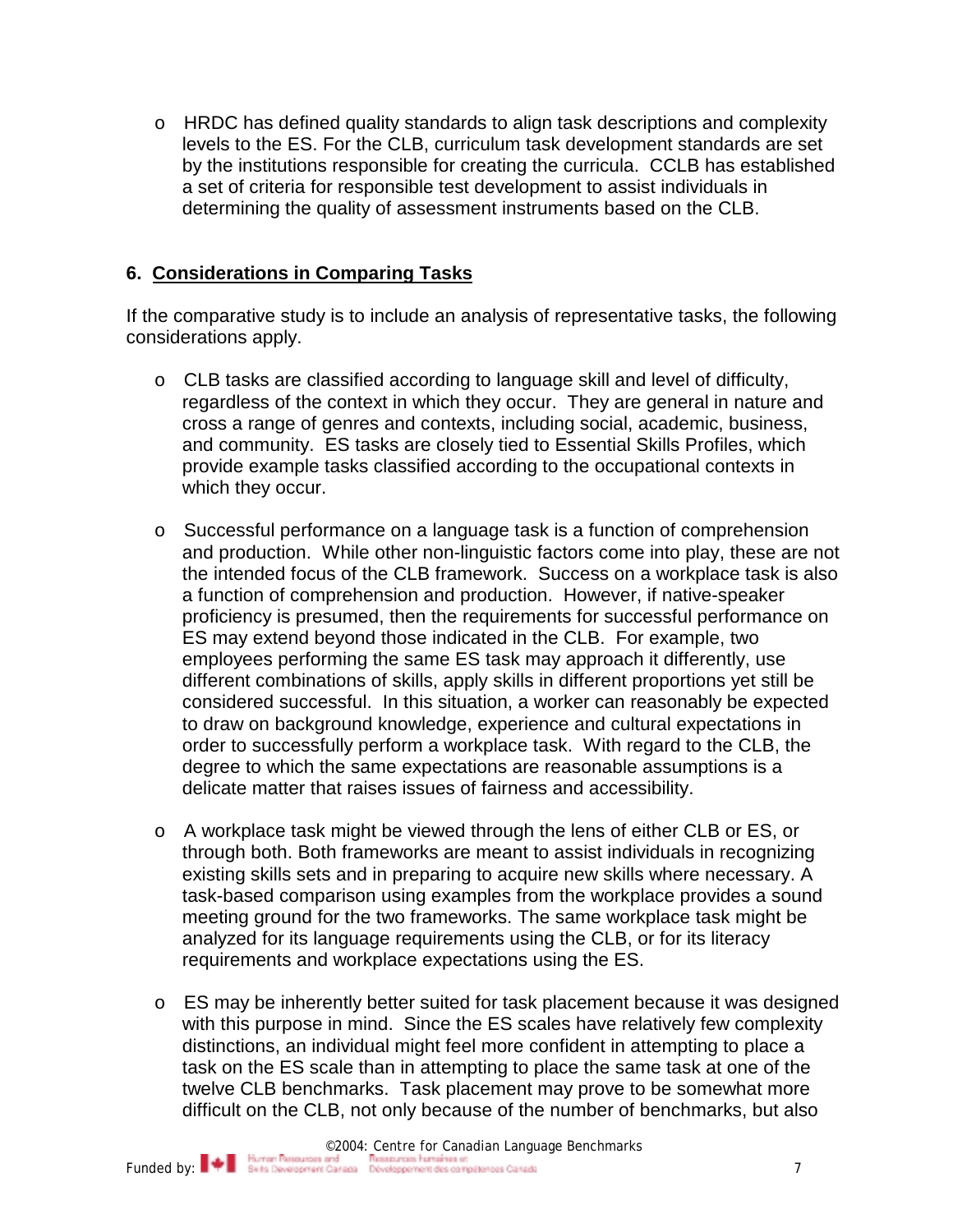because the document is primarily a description of learner behaviour rather than task complexity.

o CLB-based tasks are available as components of curriculum and assessment materials through many sources across Canada. It is likely that the majority of these available tasks would be authentic-seeming rather than authentic. This simply means that many of the tasks that are used for ESL classroom instruction and, in particular, for assessment purposes, may not be presented in the precise format and style that would apply in a real-life context. Issues of fairness and equitability demand that tasks intended for ESL placement be as consistent and culturally accessible as possible (Norton & Stewart, 1999). In contrast, tasks that are associated with the ES are more likely to have been culled directly from workplace contexts. They tend to be authentic rather than authentic-seeming, and are presented in their original forms with little or no modification.

## **7. Considerations in Comparing Skills**

### **7.1. Reading**

The CLB and ES are similar in their approaches to reading in that both documents describe comprehension of materials that are authentic, meaningful, and relevant. However, the following issues arise when consideration is given to a comparison of the two frameworks.

- o In the CLB, the difficulty of reading materials is described across twelve levels according to features such as length, complexity of structure, vocabulary, and genre. In ES, the five levels for reading text are based on length, degree of integration or synthesis required on the part of the reader, and the extent to which the reader must infer to extract meaning.
- o The CLB does not make a clear distinction between text and document use. Although both formatted and unformatted genres are included in the framework, all of the tasks and competencies that relate to reading are captured under the same umbrella. In the ES, text is distinguished from document use. Text is characterized as one paragraph or more of continuous discourse, while documents are described as "information displays". Used frequently by workers on the job, typical examples of ES documents include charts, graphs, tables, entry forms, signs, labels, and lists. It is likely that document use plays a more prominent role in the ES because the vast majority of workplace reading is applied to this genre. While documents are described in the CLB, they are not given the same emphasis, perhaps because the varying complexities within an authentic document make it difficult to place it under a single benchmark.
- o Entering text or numbers is often required in ES document use and in many of the formatted tasks that comprise the CLB reading task battery. In ES, numeracy skills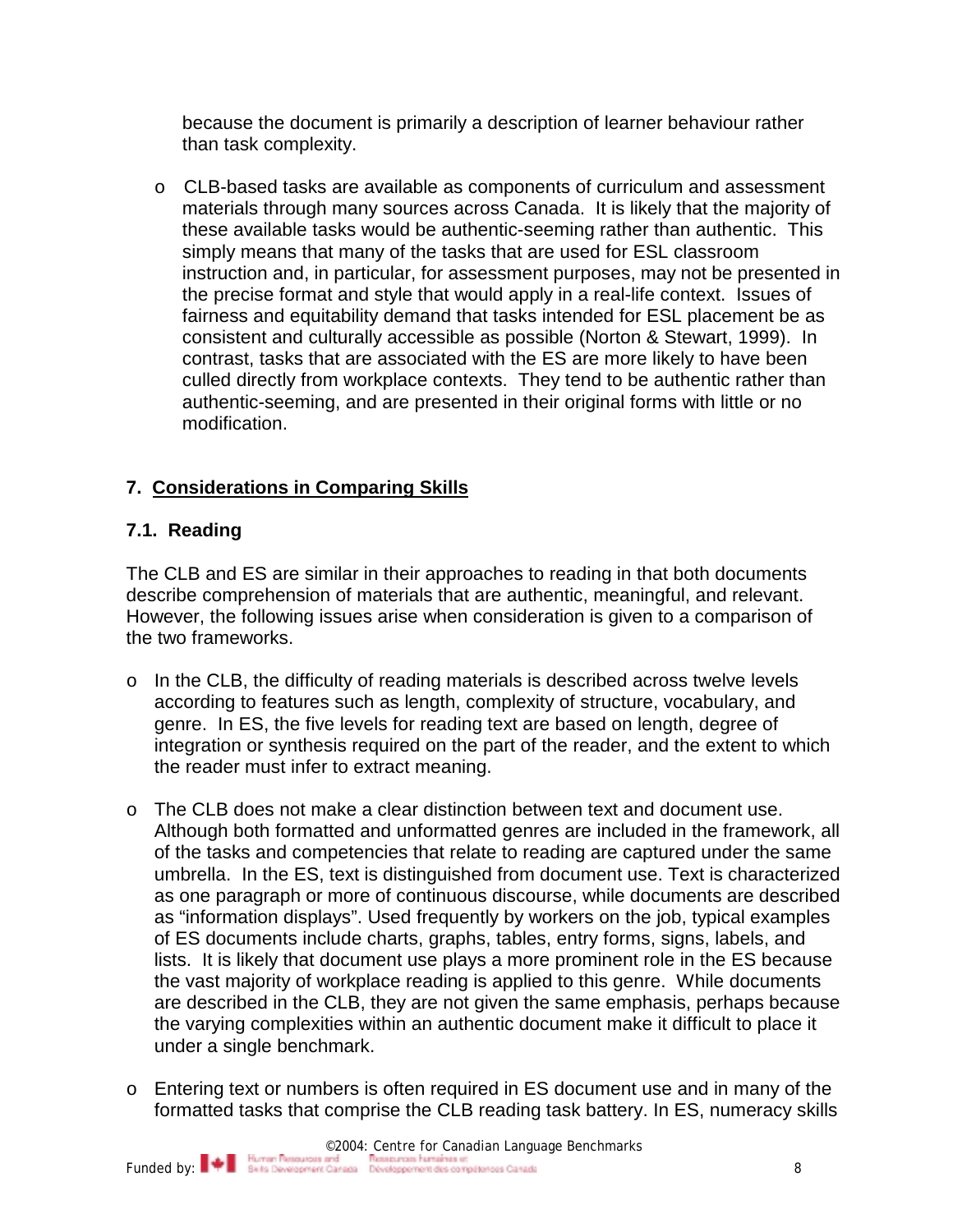embedded in document tasks are often extracted and assigned a separate numeracy complexity rating. The extent to which numeracy plays a role in success on such tasks in CLB is not a consideration of the framework.

- o ES complexity ratings for continuous text are based on IALS levels and are assigned to the text as a whole. This is similar to the CLB approach whereby all reading materials at a given benchmark level are grouped together according to difficulty. When it comes to document use, however, the two frameworks diverge. In the ES, the levels for document use are described along three dimensions. For any given document, each of the three dimensions is assigned a separate rating, so that one rating could be higher than another within the same document. Ratings from the three dimensions are then considered in order to assign an overall complexity rating. The three ES dimensions for document use are: complexity of the document itself; complexity of finding and/or entering information; and complexity of information use. In the CLB, an entire formatted text (for example, an employment form) is categorized under one benchmark regardless of variations in difficulty across the sections of the form.
- o Because the ES has been approached primarily from a first-language perspective, inability to perform at ES reading level 1 is an indication of illiteracy. Because the CLB describes second-language competence, inability to perform at CLB reading benchmark 1 may indicate first-language illiteracy or lack of knowledge in a second language (English).

### **7.2. Writing**

Both the CLB and ES frameworks for writing describe the production of authentic textual materials. However, the following issues arise when consideration is given to a comparison of the two frameworks.

- o ES addresses three dimensions in the complexity of a writing task: length and purpose of writing; style and structure; and content of writing. CLB also attends to the purpose, audience, and length of text. However, given the secondlanguage emphasis of the CLB, its performance criteria are extended to include some of the typical limitations associated with a learner's struggle to communicate in English. For example, at writing benchmark 6, the learner "demonstrates good control over simple structures, but has difficulty with some complex structures and produces some awkward sounding phrases", and at writing benchmark 7, "discourse patterns are typical of first language" (CCLB, 2000a, p. 104). Because ES task success is viewed from a first-language orientation, the emphasis is on the production of comprehensible and appropriate text without regard for second-language interference and without consideration for the language learners' struggles to cope with unfamiliar grammar and spelling conventions.
- o In ES, writing is defined as text production which is longer than one sentence, with texts shorter than one paragraph assigned to ES complexity level 1. CLB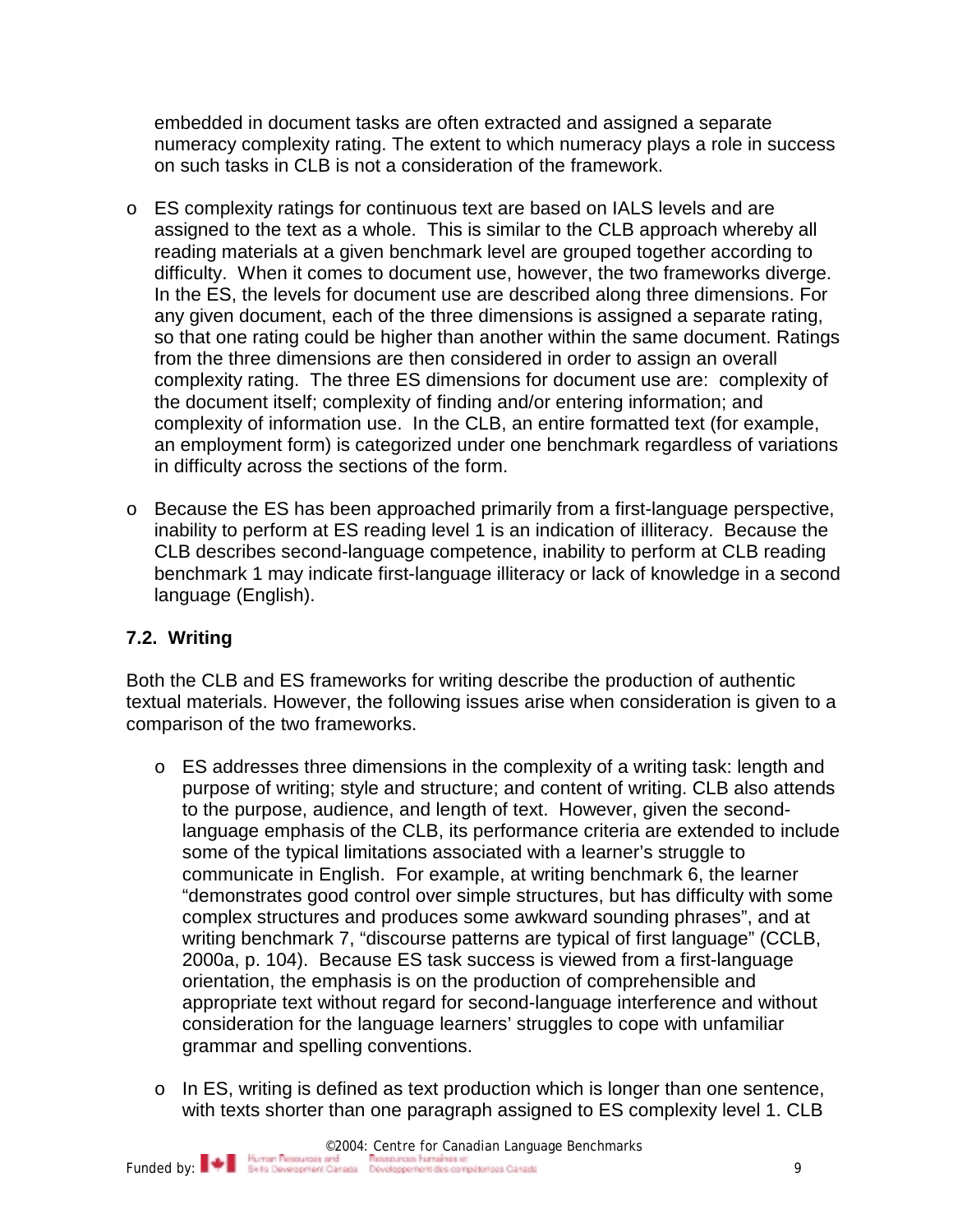Stage I begins with text production at the letter and word level in order to lay a pathway for individuals who do not possess language skills. Texts shorter than one paragraph can fall anywhere within CLB Stage I, depending on other indicators.

- o Both frameworks allow for complexity to be assigned to text entry in forms; however, writing as a function of document use is more fully explored in ES. ES complexity in entry forms is based on the three dimensions of document use, and amount of text entry is one of the three considerations. CLB assigns complexity based on global descriptors of the document's appearance and the amount of text to be entered. CLB examples favour application forms at various levels of complexity; no examples of text entry in documents appear at CLB 11 or 12.
- o Because the ES has been approached primarily from a first-language perspective, inability to perform at ES writing level 1 is an indication of illiteracy. Because the CLB describes second-language competence, inability to perform at CLB writing benchmark 1 may indicate first-language illiteracy or lack of knowledge in a second language (English).

## **7.3. Oral Communication**

The Essential Skills for Oral Communication have been aligned to the levels described in the Canadian Language Benchmarks Working Document (CIC, 1996) in the following manner.

| ES <sub>1</sub>    | ES <sub>2</sub>    | ES <sub>3</sub>    | ES <sub>4</sub>    |
|--------------------|--------------------|--------------------|--------------------|
| CLB                | CLB.               | <b>CLB</b>         | <b>CLB</b>         |
| Listening/Speaking | Listening/Speaking | Listening/Speaking | Listening/Speaking |
| benchmark 5/6      | benchmark 7/8      | benchmark 9/10     | benchmark 11/12    |

As a result, one can assume that the theoretical underpinnings of the two frameworks are similar. For this reason, there are few issues to be presented with reference to a comparison of oral skills. The most important considerations are the following:

- o In the most recent and relevant version of the Canadian Language Benchmarks, the CLB, 2000, listening and speaking are presented as separate skills, acknowledging the fact that learners are seldom at exactly the same level of proficiency in both. The ES alignment to benchmarks has been based on an earlier version of the CLB in which the oral skills were conceptualized as integrated. For this reason, the ES makes no distinction between speaking performance and listening comprehension.
- o The ES describes oral communication tasks from a native-speaker perspective, so that variables of spoken production such a pronunciation, grammar, and first-language interference are not components of the scales. The CLB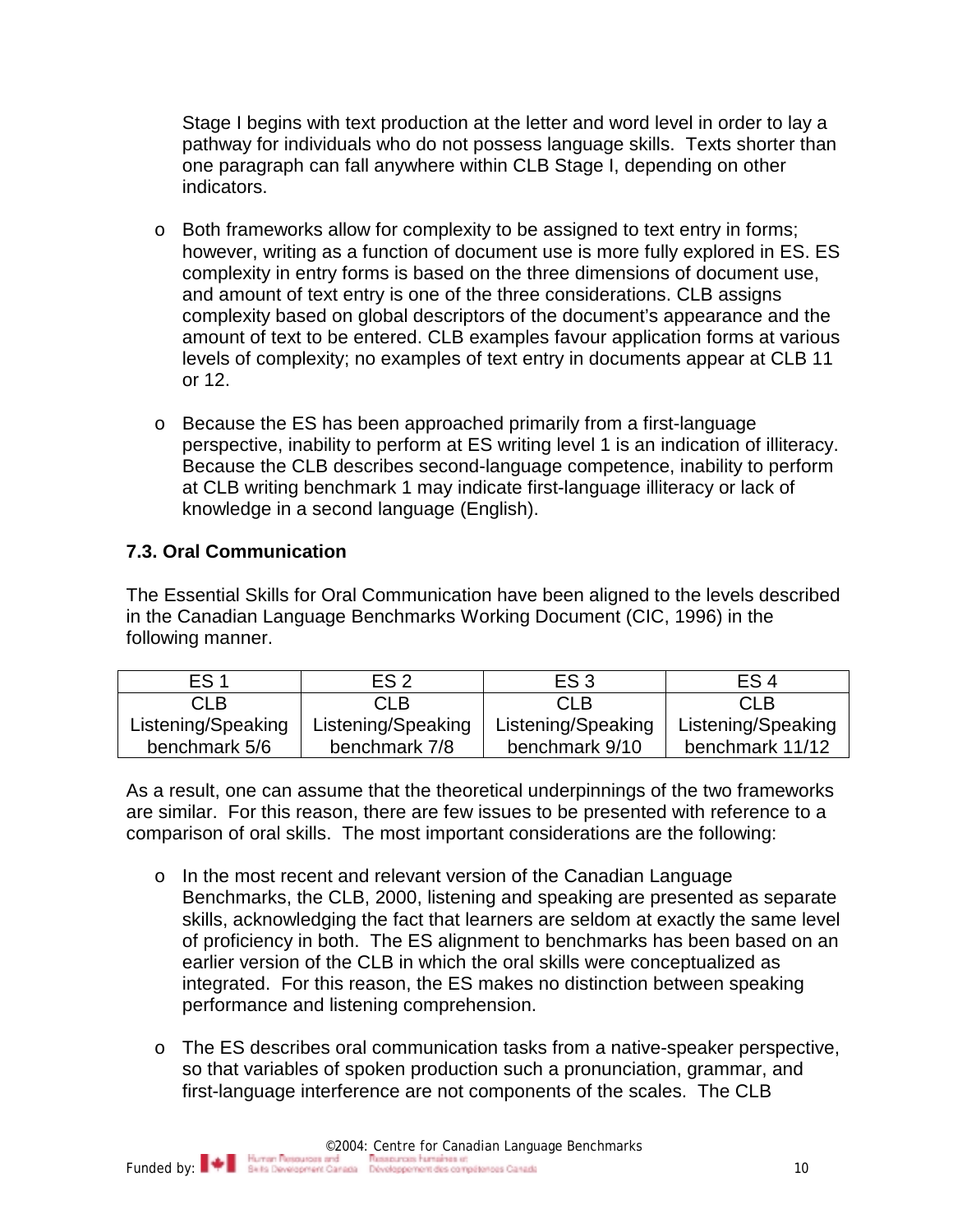speaking scales describe ESL learner performance and, as such, address features of non-native discourse that impede fluency and comprehensibility.

- o The CLB listening scales capture the efforts of non-native listeners to comprehend spoken English at varying speeds and levels of complexity. The focus of the ES scales is not on the struggle to understand what the words mean, as native proficiency in the skill of listening is more likely to vary according to the degree to which the listener can concentrate, organize and process the information, and respond in an appropriate manner.
- o The lowest ES complexity level corresponds with CLB benchmark 5. This means that CLB learners at listening or speaking benchmarks 0 to 4 are not able to complete even a basic-level ES oral communication task. This may not be an issue if the purpose of the comparative study is to examine the ES in relation to the CLB. However, if the purpose is to examine the CLB in relation to the ES, a significant gap exists.

## **8. Guidelines for Methodology**

The above discussion demonstrates that a successful comparison of ES and CLB can be accomplished, but that it will be a complex undertaking. In the interest of informing the design and validation of a comparative framework, the following guidelines and suggestions are presented.

### **8.1. Task Alignment**

In consideration of potential difficulties associated with aligning tasks to the two scales, we would caution against a methodology that would rely on task placement as a starting point for comparison. While it might appear that the CLB and ES could be successfully aligned through an attempt to place a battery of original language tasks on each of the scales, in our experience, we have found that it is very difficult even for experts to agree on such placement. Whether the framework is CLB or ES, every language task can be conceived of as consisting of aspects that can be associated with the framework, and aspects that are unique to the context and peculiarities in which the task is embedded. Because of these unique aspects, every *actual* task is by definition an imperfect reflection of any framework, no matter how carefully it is designed to mirror an organizing framework. That is, it cannot be free of aspects that lie outside the framework.

### **8.2. Expert Panels**

Given that the research process to design and validate a workable comparative framework necessarily involves an extensive range of complex and difficult decisionmaking, in general, we recommend that a panel approach be considered. Such an approach works particularly well in cases where it is necessary to compare frameworks or to locate tasks within a framework. If, for example, a panel is asked to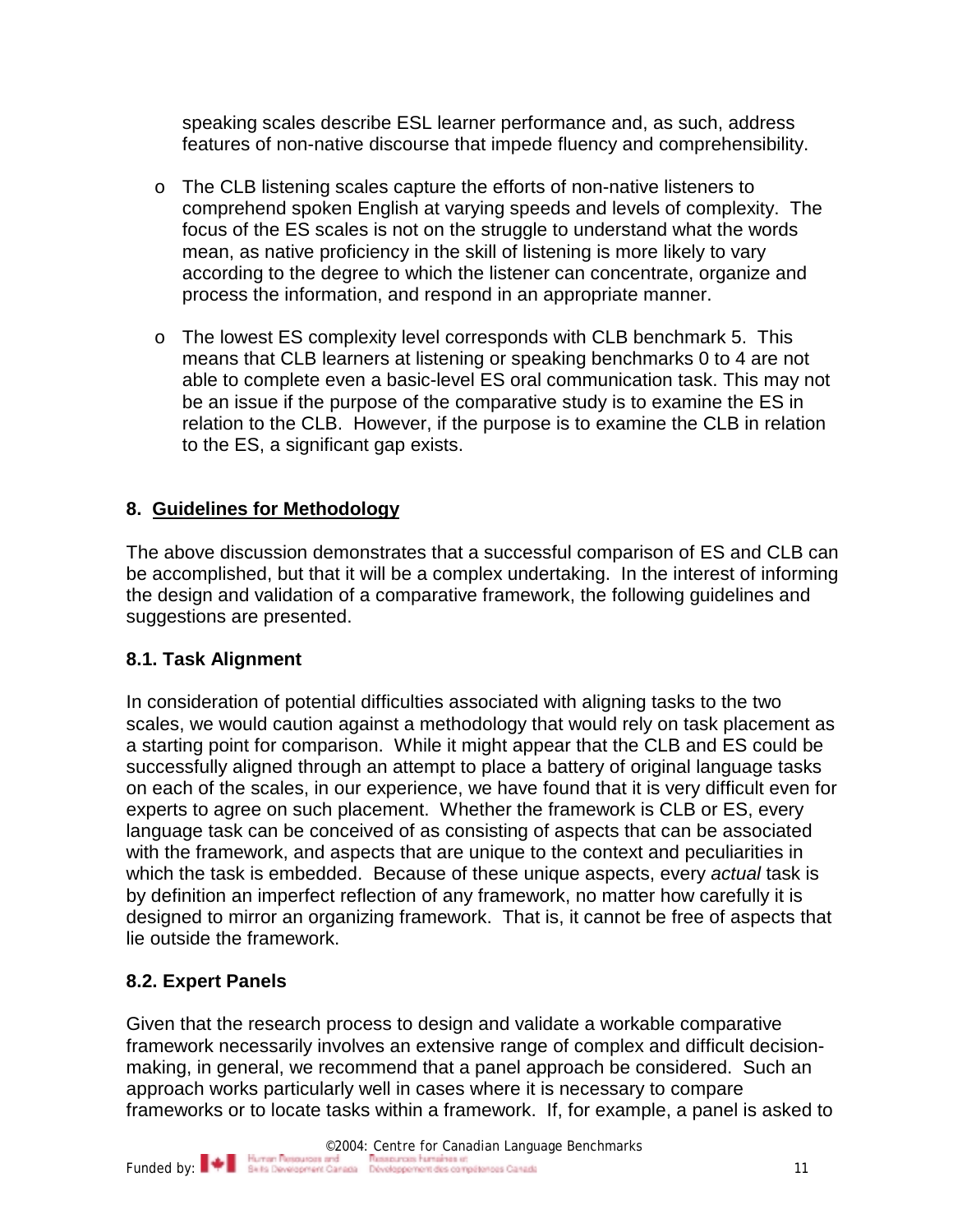make independent decisions prior to group discussion, then the extent of their agreement before discussion can be used as a measure of how reliable the results of their work are likely to be. In turn, discussion among panel members to arrive at consensus can be instrumental in revealing any vagueness or inconsistency in how various elements have been phrased, as well as in shedding further light on the meeting points of the two scales and on areas where they diverge. This approach works best with larger panels (four members, for example), but it is also useful with as few as two members.

## **8.2. Sample Methodology**

One possible methodology would involve convening three panels. One panel would work from a CLB base, matching ES information to the CLB. A second would do the opposite, that is, work from an ES base and match CLB information to the ES document. A third panel would compare and amalgamate the work of the other two. Each panel would consist of two individuals; six different people would be preferable. The two members of each panel would bring complementary backgrounds, one expert in ES, and the other expert in CLB**.** 

The perspective taken in the following is that the ES documents are fixed, but that the CLB document is a work in progress that might be revisited or revised at some future time.

The first task would be to design a data coding and management system that all could work with efficiently. That is, a numbering or coding system that would include, from the CLB,

- Global performance descriptors
- Performance conditions
- What the person can do
- Examples of tasks and texts
- Performance indicators

### and from the ES

- Complexity ratings
- Examples
- Profiles
- Modes of communication (oral skills only)
- Environmental factors (oral skills only)
- Other information

Examples of possible coding systems might be

- Legal numbering systems with subheadings, such as 1, 1.2, 1.2.3, etc
- Letter-number combination systems such as SW1, SW1.2, for *S*peaking and *W*hat the person can do, etc.
- Simple numbering systems from 1 to N
- Some combination of the above.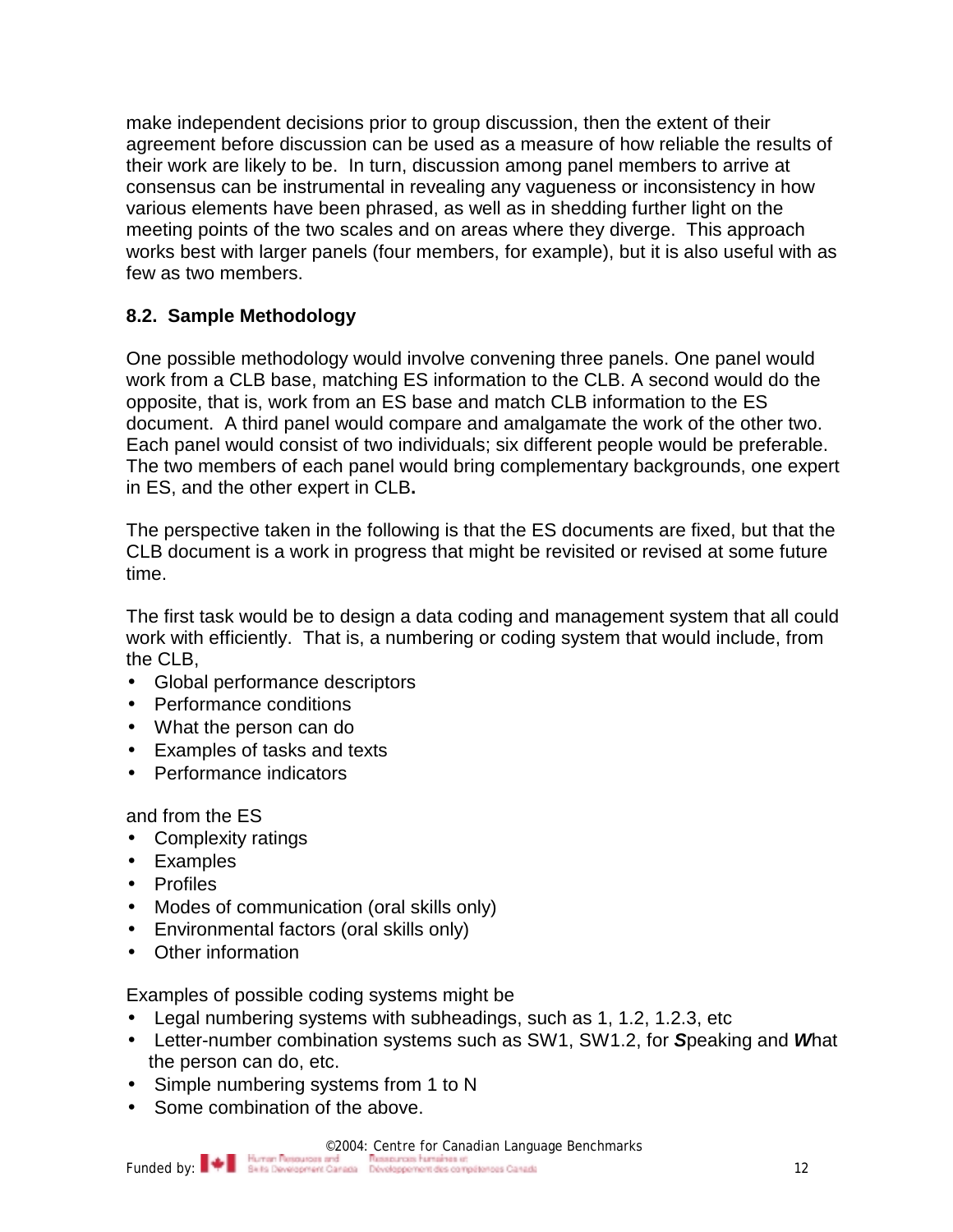It would be efficient if all three panels (all six individuals) began by adapting a trial coding system and then working with it for a short period of time before finalizing it. This work might be facilitated by advice from an expert in the management of complex textual databases. Once a coding system was agreed upon, it would be advantageous to engage a text processing specialist to produce electronic copies of the CLB materials and the relevant sections of the ES materials, all coded as agreed.

Each of the first two panels would then engage in the main task of matching information from one system into the other. There would be two results from these analyses. First would be a series of statements such as "Item X in ES matches Item Y in CLB." Second would be a judgment by the panel members of the difficulty of doing each matching. One possible way of doing this would be by using categories such as:

- Match made verbatim or with low inference
- Multiple matches made (e.g., item in one source matches more than one item in other source)
- Match made with high inference
- Match could not be made

The hope and expectation is that the majority of matches will be in the first category, and that the two panels, working from different perspectives, will in large part agree. The role of the third panel would be to identify the extent of agreement and disagreement between the first two, and to guide the group to a single consensus document.

It should be noted that the goal of panel discussion is not to make agreement between CLB and ES as high as possible. It is, rather, to produce a conceptual Venn diagram to show the nature and extent of overlap between the two systems and the uniqueness of each. The two scales were developed independently for entirely different purposes. Disagreement is a reflection of the complexity of language rather than the skill level of either the original writing teams or those doing the comparison.

In should also be noted that discrepancies between CLB and ES are likely to occur in clusters. For any ES occupation profile, a particular cluster may be either central, irrelevant or somewhere in between. That is, the CLB-occupation match may be only loosely related to the CLB-ES match.

#### **9. Conclusion**

Based on an examination of the CLB and ES, it can be concluded that the linguistic components of these two documents are suited for use in a study to investigate the design and validation of a comparative framework. In the course of this research, due consideration should be given to the fundamental distinctions between the two scales and to the key issues and cautions that have been raised in this paper.